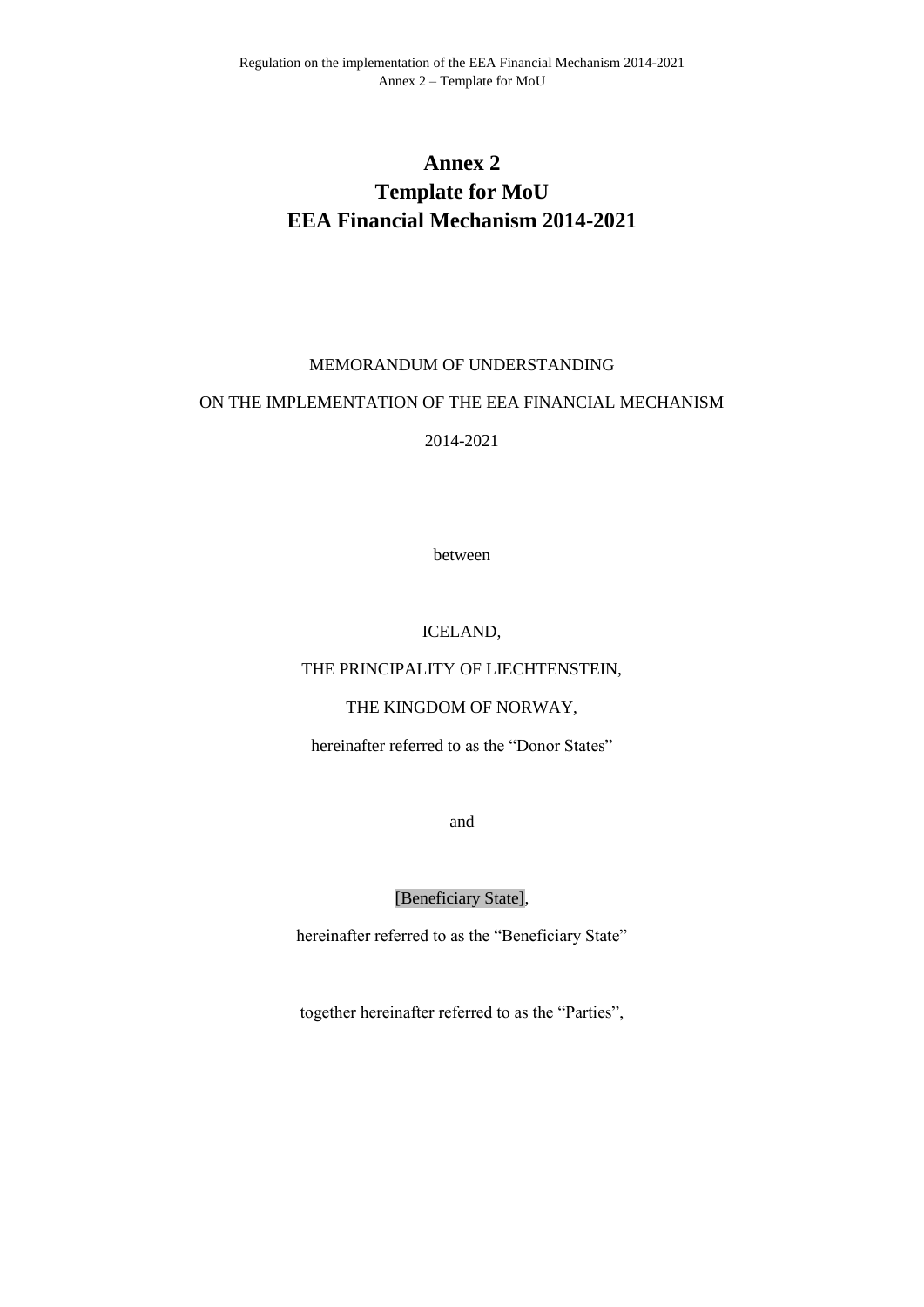WHEREAS Protocol 38c to the EEA Agreement, incorporated into the EEA Agreement by the Agreement between the European Union, Iceland, the Principality of Liechtenstein and the Kingdom of Norway on the EEA Financial Mechanism 2014-2021, establishes a financial mechanism (hereinafter referred to as the "EEA Financial Mechanism 2014-2021") through which the Donor States will contribute to the reduction of economic and social disparities in the European Economic Area;

WHEREAS the EEA Financial Mechanism 2014-2021 aims to strengthen relations between the Donor States and the Beneficiary State to the mutual benefit of their peoples;

WHEREAS by decision of the Standing Committee of the EFTA States No. 2/2016/SC of 2 June 2016 the Donor States have given the Financial Mechanism Committee, established by a decision of the Standing Committee of the EFTA States No. 4/2004/SC of 3 June 2004, a mandate to manage the EEA Financial Mechanism 2014-2021;

WHEREAS the enhanced co-operation between the Donor States and the Beneficiary State will contribute to securing a stable, peaceful and prosperous Europe, based on good governance, democratic institutions, the rule of law, respect for human rights and sustainable development;

WHEREAS the Parties agree to establish a framework for cooperation in order to ensure the effective implementation of the EEA Financial Mechanism 2014-2021;

HAVE AGREED on the following:

## **Article 1 Objectives**

1. The overall objectives of the EEA Financial Mechanism 2014-2021 are to contribute to the reduction of economic and social disparities in the European Economic Area and to the strengthening of bilateral relations between the Donor States and the Beneficiary States through financial contributions in the priority sectors listed in paragraph 2. Accordingly, the Parties to this Memorandum of Understanding shall endeavour to select for funding programmes that contribute to the achievement of these objectives.

2. The financial contributions shall be available in the following priority sectors:

(a) Innovation, research, education and competitiveness;

- (b) Social inclusion, youth employment and poverty reduction;
- (c) Environment, energy, climate change and low carbon economy;
- (d) Culture, civil society, good governance, fundamental rights and freedoms; and
- (e) Justice and home affairs.

#### **Article 2 Legal Framework**

This Memorandum of Understanding shall be read in conjunction with the following documents which, together with this Memorandum of Understanding, constitute the legal framework of the EEA Financial Mechanism 2014-2021:

(a) Protocol 38c to the EEA Agreement on the EEA Financial Mechanism 2014-2021;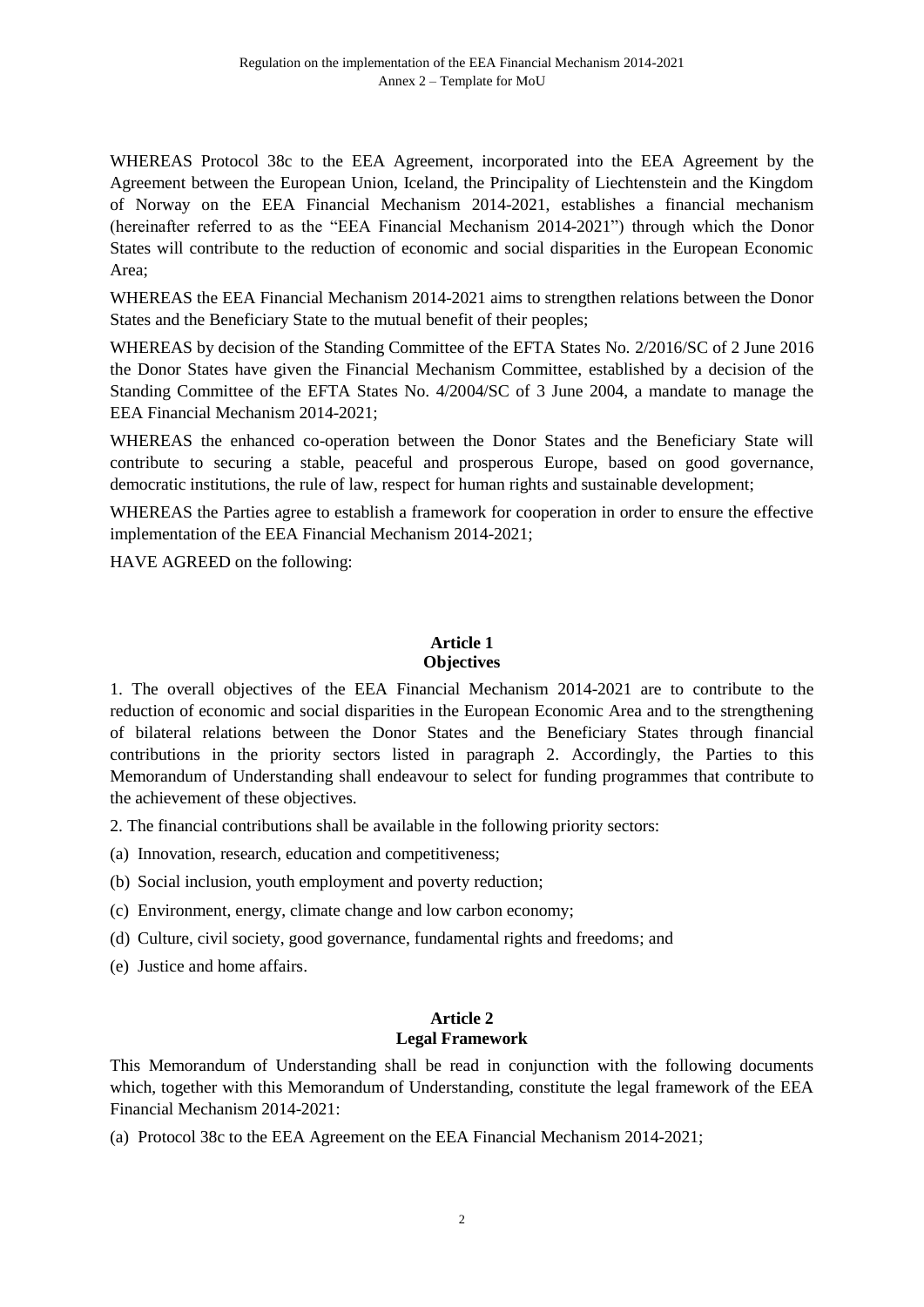- (b) the Regulation on the implementation of the EEA Financial Mechanism 2014-2021 (hereinafter referred to as the "Regulation") issued by the Donor States in accordance with Article 10.5 of Protocol 38c;
- (c) the programme agreements that will be concluded for each programme; and
- (d) any guidelines adopted by the Financial Mechanism Committee in accordance with the Regulation.

## **Article 3 Financial Framework**

1. In accordance with Article 2.1 of Protocol 38c, the total amount of the financial contribution is  $\epsilon$ 1548.1 million in annual tranches of  $\epsilon$  221.16 million over the period running from 1 May 2014 to 30 April 2021, inclusive.

2. In accordance with Article 6 of Protocol 38c, a total of  $\epsilon$  [amount] shall be made available to the Beneficiary State over the period referred to in Paragraph 1.

3. In accordance with Article 3.2.b) of Protocol 38c, 10% of the total amount referred to in paragraph 2 shall be set aside for a fund for civil society.

4. In accordance with Article 10.4 of Protocol 38c and Article 1.9 of the Regulation, the management costs of the Donor States shall be covered by the overall amount referred to above. Further provisions to this effect are set out in the Regulation. The net amount of the allocation to be made available to the Beneficiary State is  $\epsilon$  [amount].

## **Article 4 Roles and responsibilities**

1. The Donor States shall make funds available in support of eligible programmes proposed by the Beneficiary State and agreed on by the Financial Mechanism Committee within the priority sectors listed in Article 3.1 of Protocol 38c and the programme areas listed in the Annex to Protocol 38c. The Donor States and the Beneficiary State shall cooperate on the preparation of concept notes defining the scope and planned results for each programme.

2. The Beneficiary State shall assure the full co-financing of programmes that benefit from support from the EEA Financial Mechanism 2014-2021 in accordance with Annex B and the programme agreements.

3. The Financial Mechanism Committee shall manage the EEA Financial Mechanism 2014-2021 and take decisions on the granting of financial assistance in accordance with the Regulation.

4. The Committee shall be assisted by the Financial Mechanism Office (hereinafter referred to as the "FMO"). The FMO shall be responsible for the day-to-day operations of the EEA Financial Mechanism 2014-2021 and shall serve as a contact point.

## **Article 5 Designation of authorities**

The Beneficiary State has authorised a National Focal Point to act on its behalf. The National Focal Point shall have the overall responsibility for reaching the objectives of the EEA Financial Mechanism 2014-2021 as well as for the implementation of the EEA Financial Mechanism 2014-2021 in the Beneficiary State in accordance with the Regulation. In accordance with Article 5.2 of the Regulation, the National Focal Point, the Certifying Authority, the Audit Authority, and the Irregularities Authority are designated in Annex A.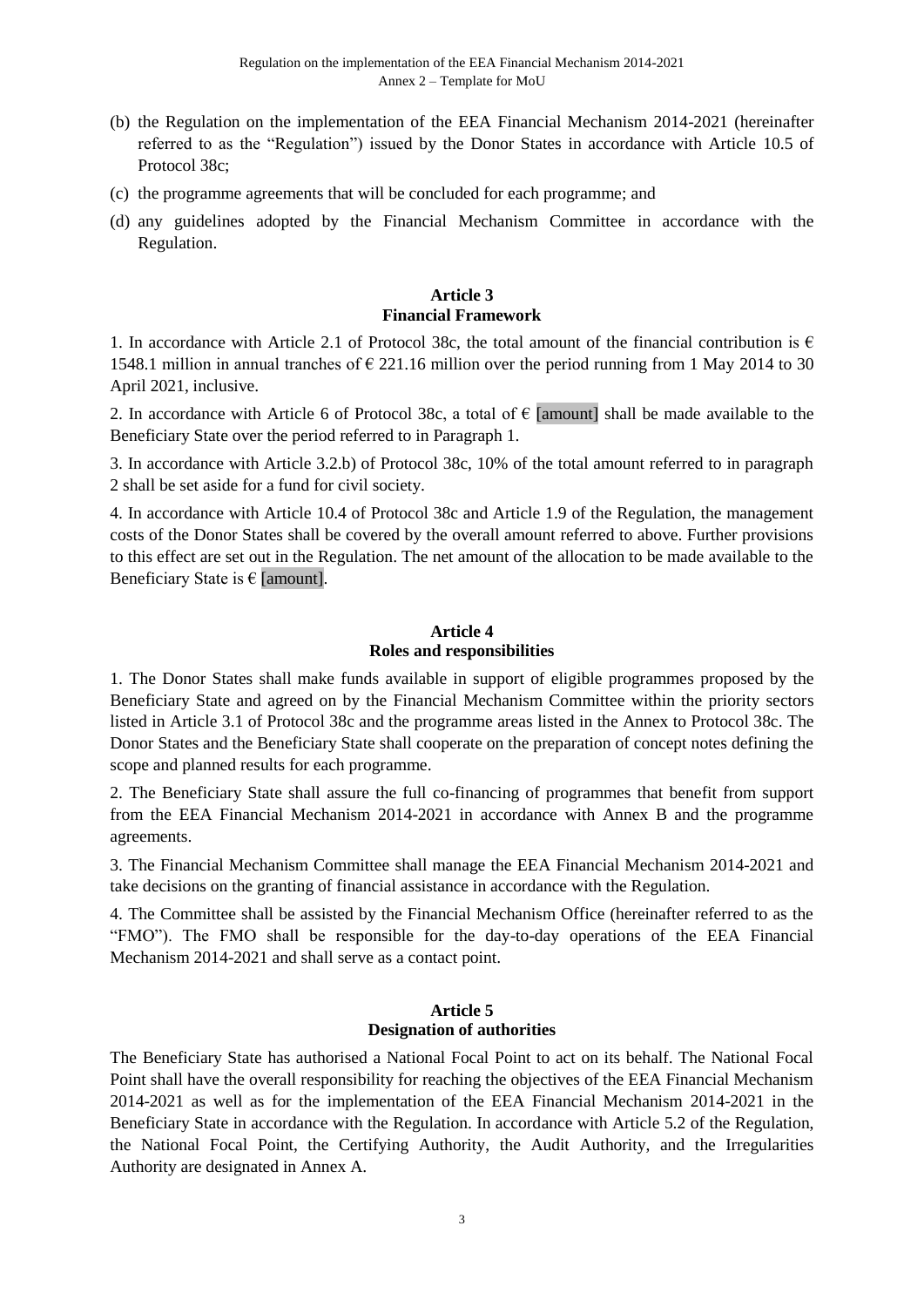#### **Article 6 Multi-annual Programming Framework**

1. In accordance with Article 2.5 of the Regulation, the Parties have agreed on an implementation framework consisting of the following financial and substantive parameters:

- (a) a list of agreed programmes and the financial contribution from the EEA Financial Mechanism 2014-2021 by programme;
- (b) identification of programmes, their objective, their main focus, as appropriate, the grant rate by programme, the bilateral ambitions as well as any specific concerns relating to target groups, geographical areas or other issues;
- (c) identification of programme operators, as appropriate;
- (d) identification of Donor Programme Partners, as appropriate;
- (e) identification of International Partner Organisations, as appropriate;
- (f) identification of pre-defined projects to be included in relevant programmes.
- 2. The implementation framework is outlined in Annex B.

#### **Article 7**

#### **Fund for bilateral relations**

In accordance with Article 4.6 of the Regulation the Beneficiary State shall set aside funds to strengthen bilateral relations between the Donor States and the Beneficiary State. The National Focal Point shall manage the use of the fund for bilateral relations and shall establish a Joint Committee for Bilateral Funds in accordance with Article 4.2 of the Regulation.

#### **Article 8 Annual meetings**

In accordance with Article 2.7 of the Regulation an annual meeting shall be held between the FMC and the National Focal Point. The annual meeting shall allow the FMC and the National Focal Point to examine progress achieved over the previous reporting period and agree on any necessary measures to be taken. The annual meeting shall provide a forum for discussion of issues of bilateral interest.

#### **Article 9**

#### **Modification of the annexes**

Annex A and B may be amended through an exchange of letters between the FMC and the National Focal Point.

#### **Article 10 Control and Access to Information**

The Financial Mechanism Committee, the EFTA Board of Auditors and their representatives have the right to carry out any technical or financial mission or review they consider necessary to follow the planning, implementation and monitoring of programmes and projects as well as the use of funds. The Beneficiary State shall provide all necessary assistance, information and documentation.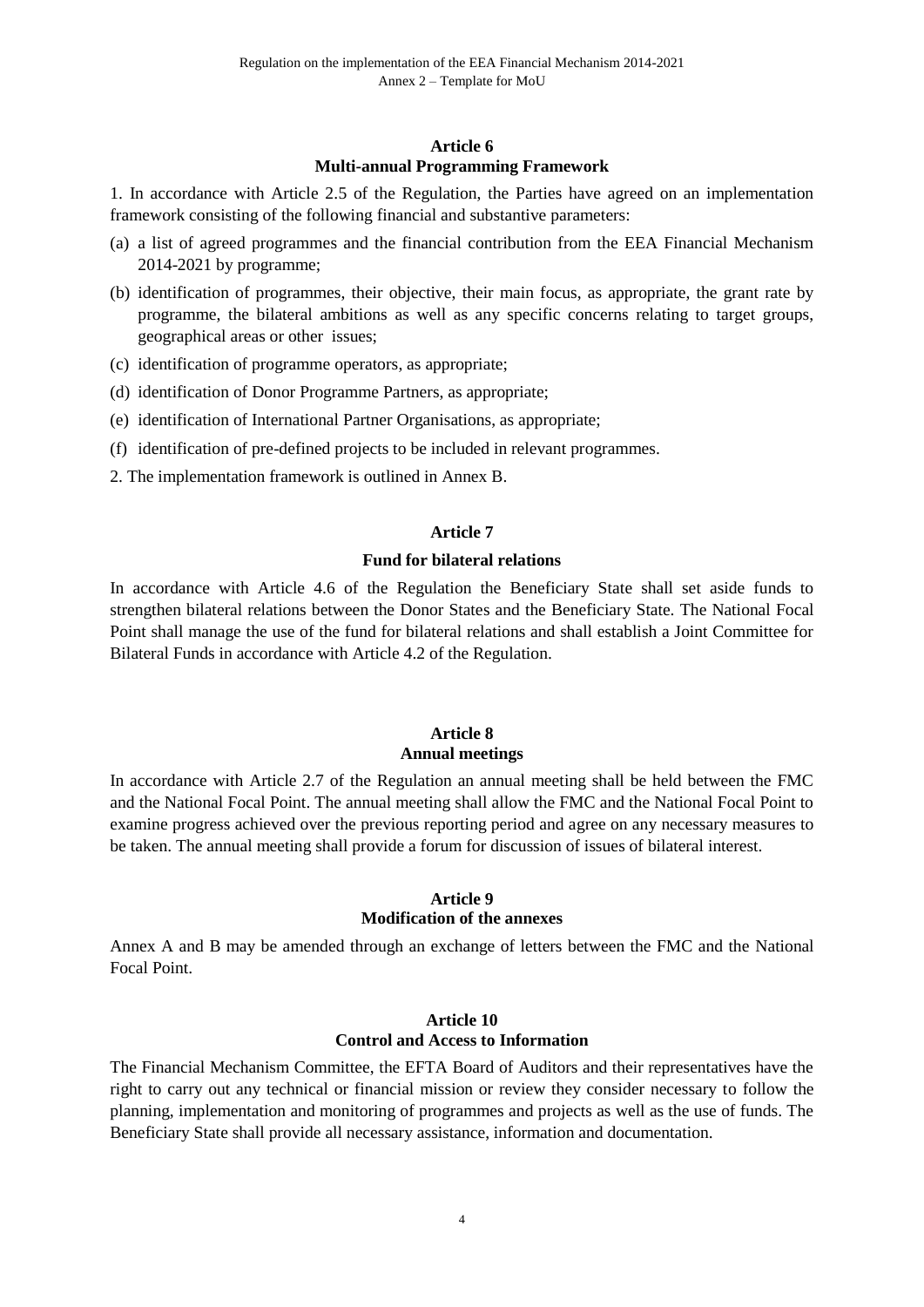## **Article 11 Governing Principles**

1. The implementation of this Memorandum of Understanding shall in all aspects be governed by the Regulation and subsequent amendments thereof.

2. The objectives of the EEA Financial Mechanism 2014-2021 shall be pursued in the framework of close co-operation between the Donor States and the Beneficiary State. The Parties agree to apply the highest degree of transparency, accountability and cost efficiency as well as the principles of good governance, partnership and multi-level governance, sustainable development, gender equality and equal opportunities in all implementation phases of the EEA Financial Mechanism 2014-2021.

3. The Beneficiary State shall take proactive steps in order to ensure adherence to these principles at all levels involved in the implementation of the EEA Financial Mechanism 2014-2021.

4. No later than 31 December 2020, the Parties to this Memorandum of Understanding shall review progress in the implementation of this Memorandum of Understanding and thereafter agree on reallocations within and between the programmes, where appropriate. The conclusion of this review shall be taken into account by the National Focal Point when submitting the proposal on the reallocation of the reserve referred to in Article 1.11 of the Regulation.

## **Article 12 Entry into Force**

This Memorandum of Understanding shall enter into force on the day after the date of its last signature.

\*\*\*\*\*\*\*\*

This Memorandum of Understanding is signed in four originals in the English Language.

Signed in ………………………… on …………. Signed in……………on… ……………… For Iceland For Iname of Beneficiary State]

……………………………………. …………………………………

Signed in ……………………..….. on …………. For the Principality of Liechtenstein

…………………………………….

Signed in ………………………..… on …………. For the Kingdom of Norway

…………………………………….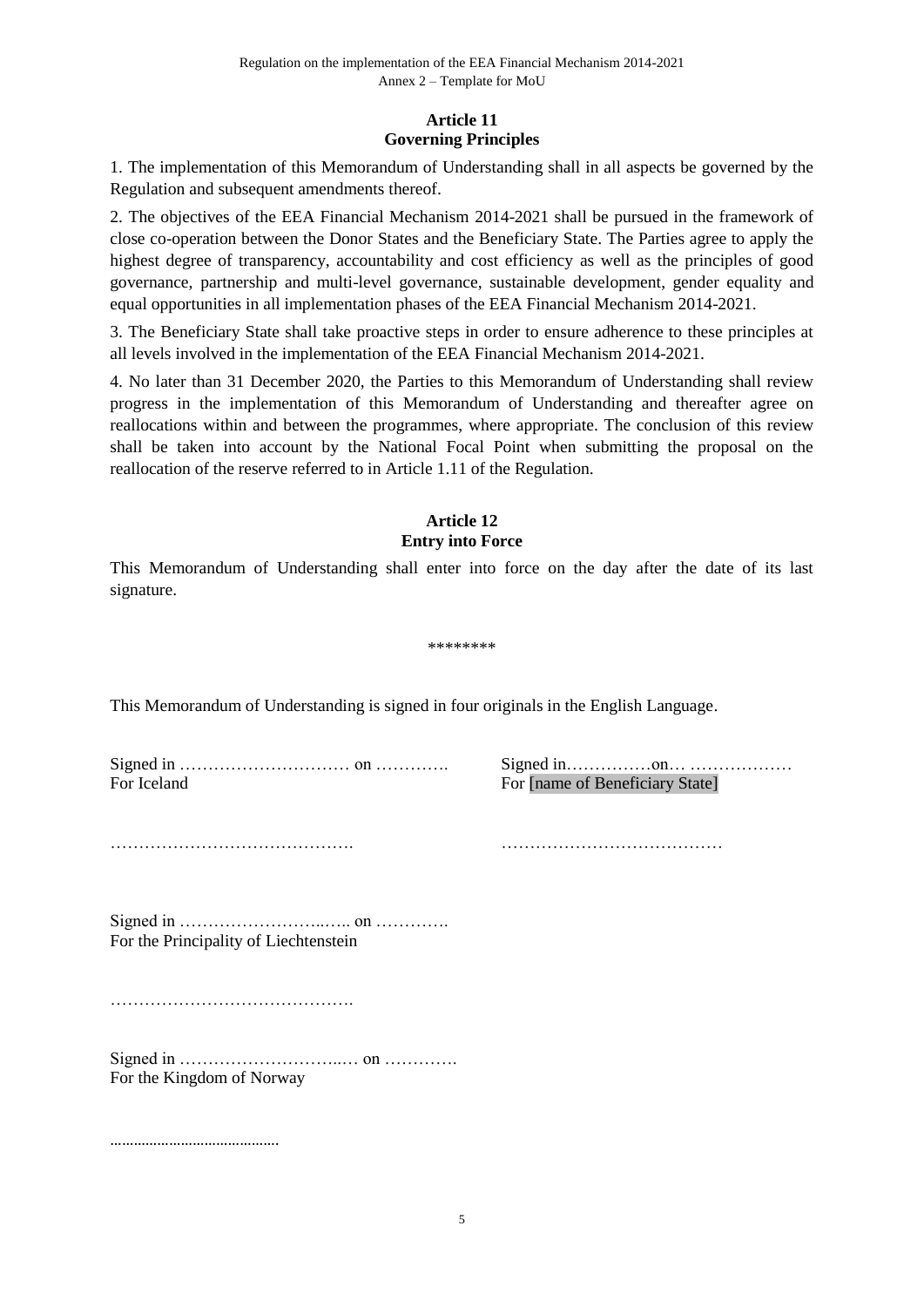ANNEX A

# **National management and control structures**

## **1. National Focal Point**

<Name of National Focal Point> shall act as the National Focal Point.

[Description of the National Focal Point's location in the public administration, within what ministry and/or administrative unit it belongs to, who it reports to, etc.]

The roles and responsibilities of the National Focal Point are stipulated in the Regulation, in particular Article 5.3 thereof. [In addition, the National Focal Point shall:]

[list any additional roles that the National Focal Point is responsible for.]

[If some parts of the roles and responsibilities of the National Focal Point are implemented by other public authorities, these authorities and their roles should be listed here. The text should state clearly that regardless of such delegation of tasks, the responsibility for the performance of these tasks remains with the National Focal Point.]

## **2. Certifying Authority**

<Name of Certifying Authority> shall act as the Certifying Authority.

[Description of the Certifying Authority's location in the public administration, within what ministry and/or administrative unit it belongs to, who it reports to, etc.]

The roles and responsibilities of the Certifying Authority are stipulated in the Regulation, in particular Article 5.4 thereof. [In addition, the Certifying Authority shall:]

[list any additional roles that the Certifying Authority is responsible for.]

[If some parts of the roles and responsibilities of the Certifying Authority are implemented by other public authorities, these authorities and their roles should be listed here. The text should state clearly that regardless of such delegation of tasks, the responsibility for the performance of these tasks remains with the Certifying Authority. In case of such delegation of tasks, the Certifying Authority must explain how it ensures that the system set up by the authority to which the tasks are delegated are of sufficient quality to ensure that funds from the EEA Financial Mechanism 2014-2021 are used efficiently and correctly and in accordance with the principles of sound financial management.]

## **3. Audit Authority**

<Name of Audit Authority> shall act as the Audit Authority.

[Description of the Audit Authority's location in the public administration, within what ministry and/or administrative unit it belongs to, who it reports to, etc.]

The roles and responsibilities of the Audit Authority are stipulated in the Regulation, in particular Article 5.5 thereof. [In addition, the Audit Authority shall:]

[list any additional roles that the Audit Authority is responsible for.]

[If some parts of the roles and responsibilities of the Audit Authority are implemented by other public authorities, these authorities and their roles should be listed here. The text should state clearly that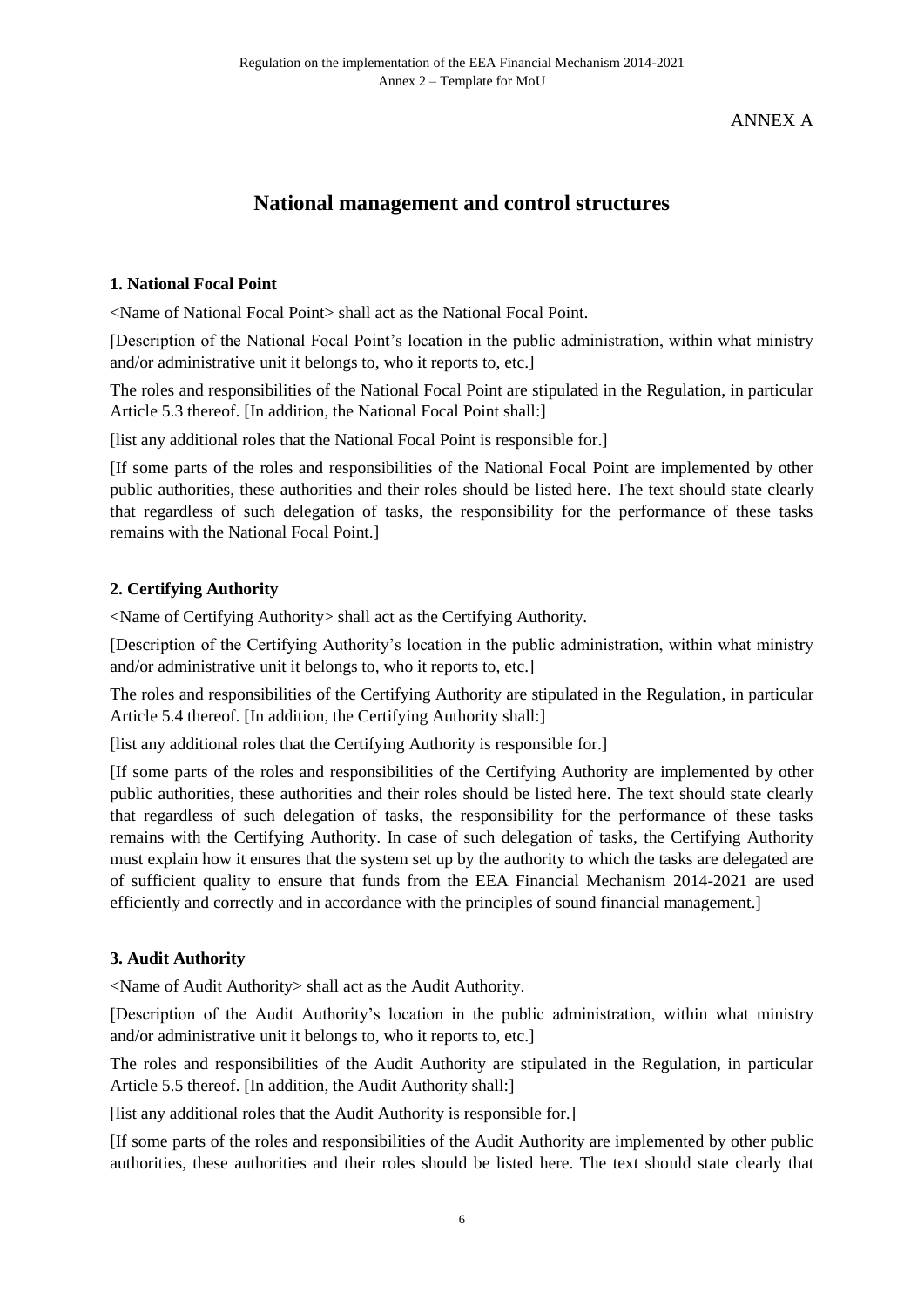regardless of such delegations of tasks, the responsibility for the performance of these tasks remains with the Audit Authority.]

The Audit Authority shall be functionally independent of the National Focal Point and the Certifying Authority.

# **4. Irregularities Authority**

<Name of Irregularities Authority> shall be responsible for the preparation and submission of irregularities reports.

[Description of this National public entity's location in the public administration, within what ministry and/or administrative unit it belongs to, who it reports to, etc.]

The roles and responsibilities of the [name of Irregularities Authority] are stipulated in the Regulation, in particular Article 12.3 thereof. [In addition, the [name of Irregularities Authority] responsible for the preparation and submission of irregularities reports shall:]

[list any additional roles that the Irregularities Authority is responsible for.]

[If some parts of the roles and responsibilities of the Irregularities Authority are implemented by other public authorities, these authorities and their roles should be listed here. The text should state clearly that regardless of such delegations of tasks, the responsibility for the performance of these tasks remains with the Irregularities Authority.]

# **5. Strategic Report**

In accordance with Article 2.6 of the Regulation, the National Focal Point shall annually submit to the FMC a Strategic Report on the implementation of the EEA Financial Mechanism 2014-2021 in the Beneficiary State. The Strategic Report shall be submitted to the FMC at least two months before the annual meeting unless otherwise agreed.

# **6. Organigram**

[A simple organigram describing the position of the main public authorities involved in the implementation of the EEA Financial Mechanism 2014-2021.]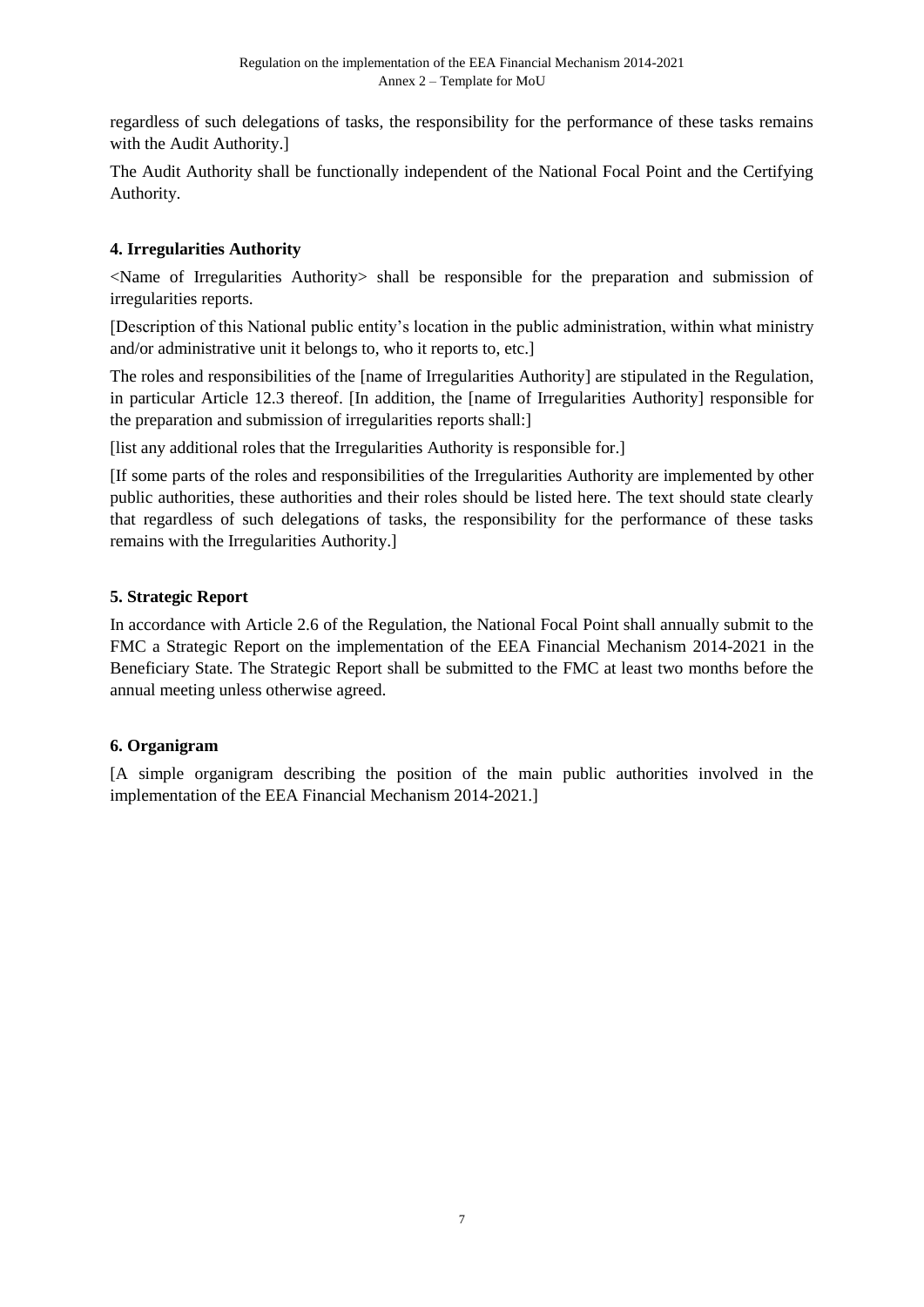# ANNEX B

# **Implementation framework**

In accordance with Article 2.5 of the Regulation, the Parties to this Memorandum of Understanding have agreed on an implementation framework outlined in this annex.

## **1. Financial parameters of the implementation framework**

|                | [Beneficiary State]                                       | <b>EEA FM</b>       | <b>National</b>     |
|----------------|-----------------------------------------------------------|---------------------|---------------------|
|                |                                                           | contribution        | contribution        |
|                |                                                           |                     |                     |
|                | <b>Programmes</b>                                         |                     |                     |
| $\mathbf{1}$   | [Name of programme]                                       | $\epsilon$ [amount] | $\epsilon$ [amount] |
| $\overline{2}$ | [Name of programme]                                       | $\epsilon$ [amount] | $\epsilon$ [amount] |
| 3              | [Name of programme]                                       | $\epsilon$ [amount] | $\epsilon$ [amount] |
| 4              | [Name of programme]                                       | $\epsilon$ [amount] | $\epsilon$ [amount] |
| 5              | [Name of programme]                                       | $\epsilon$ [amount] | $\epsilon$ [amount] |
| 6              | [Name of programme]                                       | $\epsilon$ [amount] | $\epsilon$ [amount] |
| $\overline{7}$ | [Name of programme]                                       | $\epsilon$ [amount] | $\epsilon$ [amount] |
| 8              | [Name of programme]                                       | $\epsilon$ [amount] | $\epsilon$ [amount] |
| 9              | [Name of programme]                                       | $\epsilon$ [amount] | $\epsilon$ [amount] |
| 10             | [Name of programme]                                       | $\epsilon$ [amount] | $\in$ [amount]      |
|                | <b>Other allocations</b>                                  |                     |                     |
|                | Technical assistance to the Beneficiary State (Art. 1.10) | $\epsilon$ [amount] | $\epsilon$ [amount] |
|                | Reserve (Art. 1.11)                                       | $\epsilon$ [amount] | $\epsilon$ [amount] |
|                | Reserve for completion of projects under FM 2009-14 (Art. | $\epsilon$ [amount] | $\epsilon$ [amount] |
|                | 1.12)                                                     |                     |                     |
|                | Fund for bilateral relations (Art. 4.6.1)                 | $\epsilon$ [amount] | $\epsilon$ [amount] |
|                | Net allocation to [BS]                                    | $\epsilon$ [total]  | $\epsilon$ [total]  |

## **2. Specific concerns**

[List of specific concerns such as Roma inclusion, cooperation with international organisations, reference to Council of Europe standards, etc.]

## **3. Substantive parameters of the implementation framework**

The programmes described below are to be implemented subject to the approval of the FMC, in accordance with Article 6.3 of the Regulation.

## **A. Programme [name of programme]**

| Programme objective:           | [Objective]              |
|--------------------------------|--------------------------|
| <i>Programme grant:</i>        | [Programme grant]        |
| <i>Programme co-financing:</i> | [Programme co-financing] |